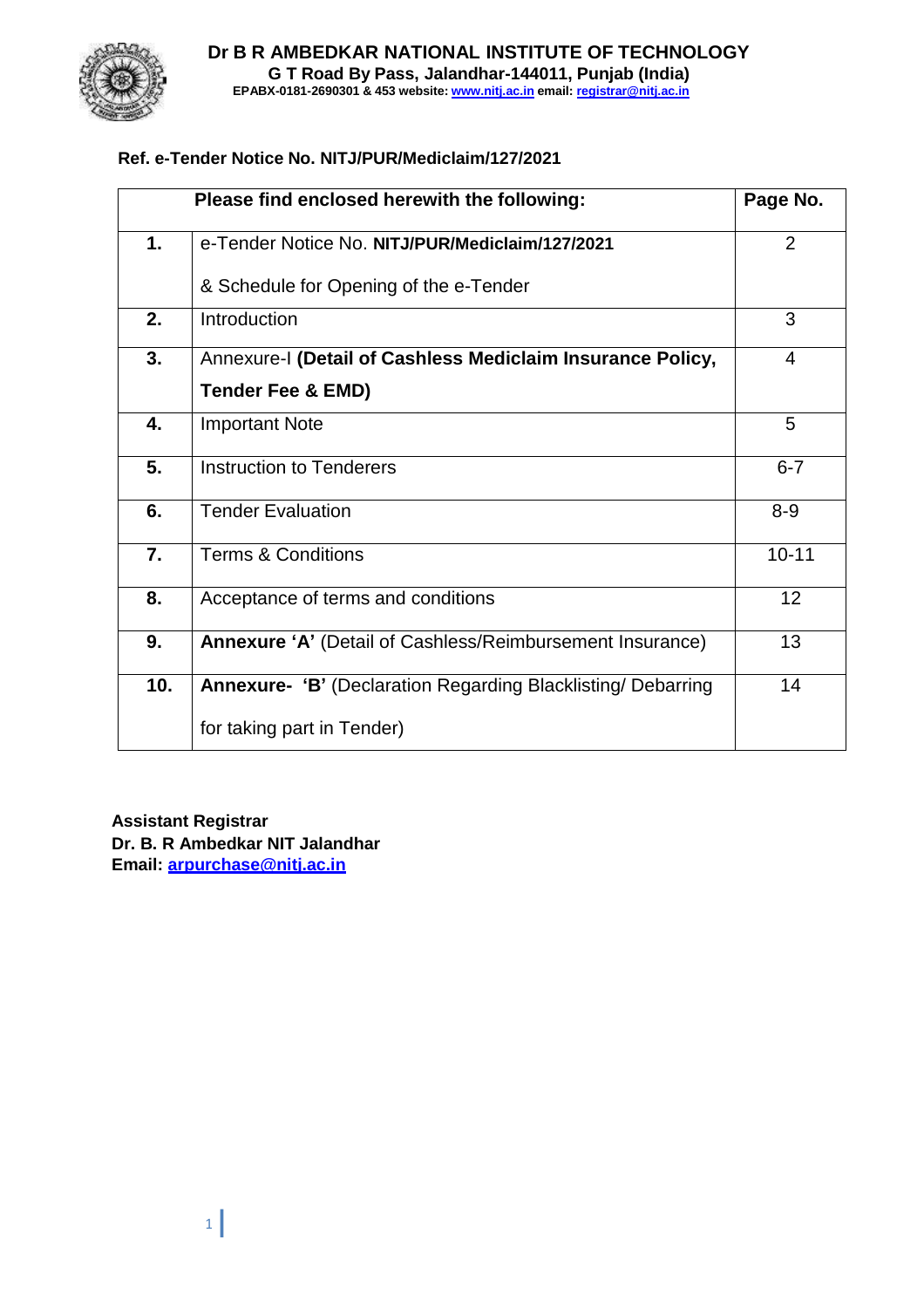

#### **THIS DOCUMENT IS FOR REFERENCE ONLY. ONLY E-TENDERS WILL BE ACCEPTED**

#### **e-Tender Notice No. NITJ/PUR/Mediclaim/127/2021**

National Institute of Technology, Jalandhar invites e-tender for Providing of Cashless Mediclaim Insurance Policy for the Students of NITJ as per detail availableat Annexure-I of the Institute as per details given below:

|     | Downloading & Submission of Online<br>e-tender/bids  | Start Date: 07.04.2022 at 03:00 PM |
|-----|------------------------------------------------------|------------------------------------|
|     | Last date of submission of online bids               | End Date: 28.04.2022 upto 03:00 PM |
| Ш.  | Physical submission of Tender Feeand  <br><b>EMD</b> | End Date: 29.04.2022 upto 03:00 PM |
| IV. | <b>Opening of Technical e-Bid (online)</b>           | 29.04.2022 at 03:00 PM             |

**Detailed Terms and Conditions are available in e-tender document. The bid document can be downloaded from the CPP Portal.**

**Complete tender document is available for reference purposes on Institute website [www.nitj.ac.in](http://www.nitj.ac.in/) and CPP Portal. Only e-tenders will be accepted.**

**Registrar**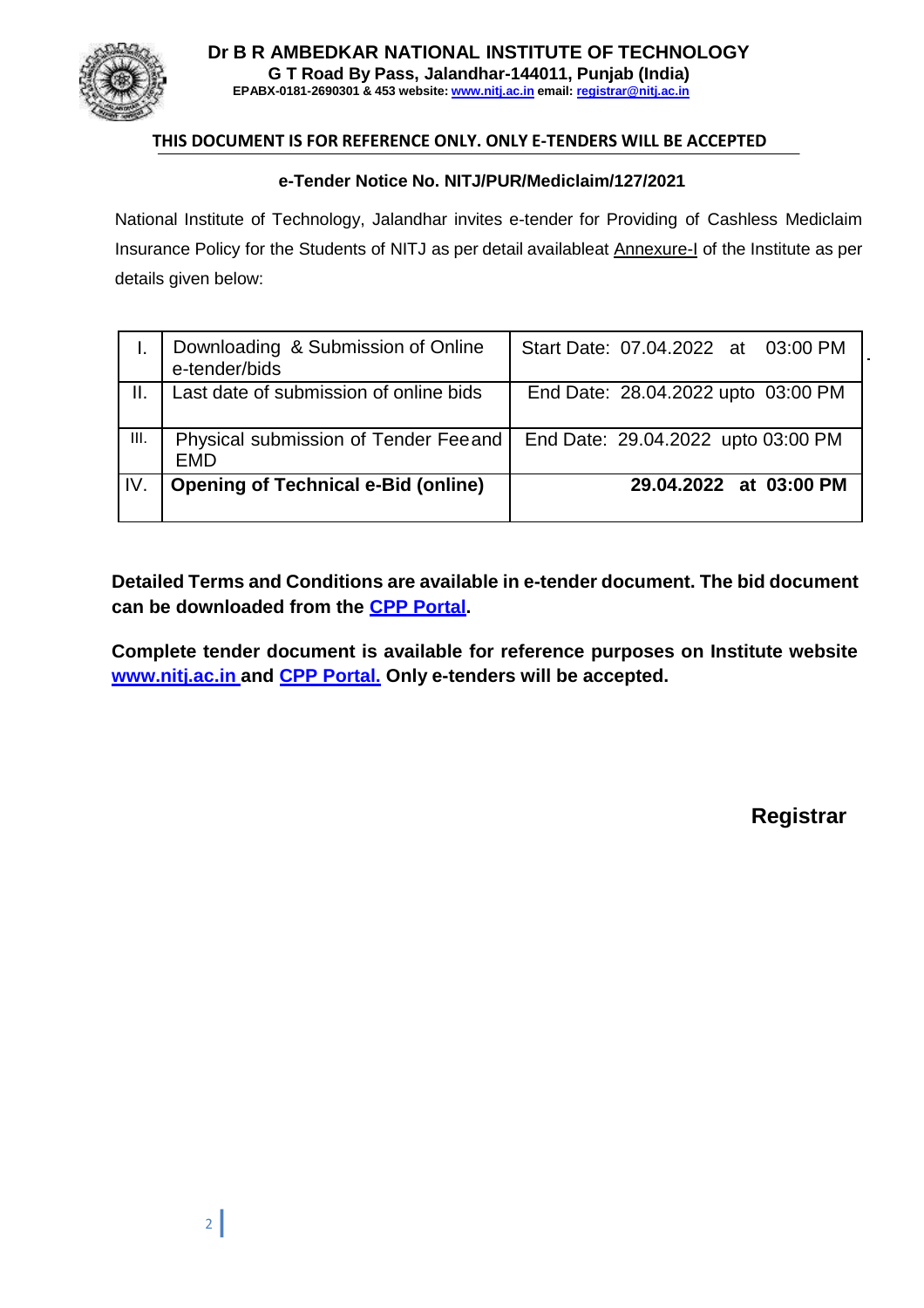

# **INTRODUCTION**

National Institute of Technology Jalandhar is an establishment under Ministry of Human resources & Development, Govt. of Indian engaged in Teaching, Research & Development activities. There is intake of 1500 students approximately per year. At present institute has strength about 5457 students studying in the various streams. The institute desired to get medical insurance cover for one year which will be renewable on yearly basis depending upon the performance evaluation of the company.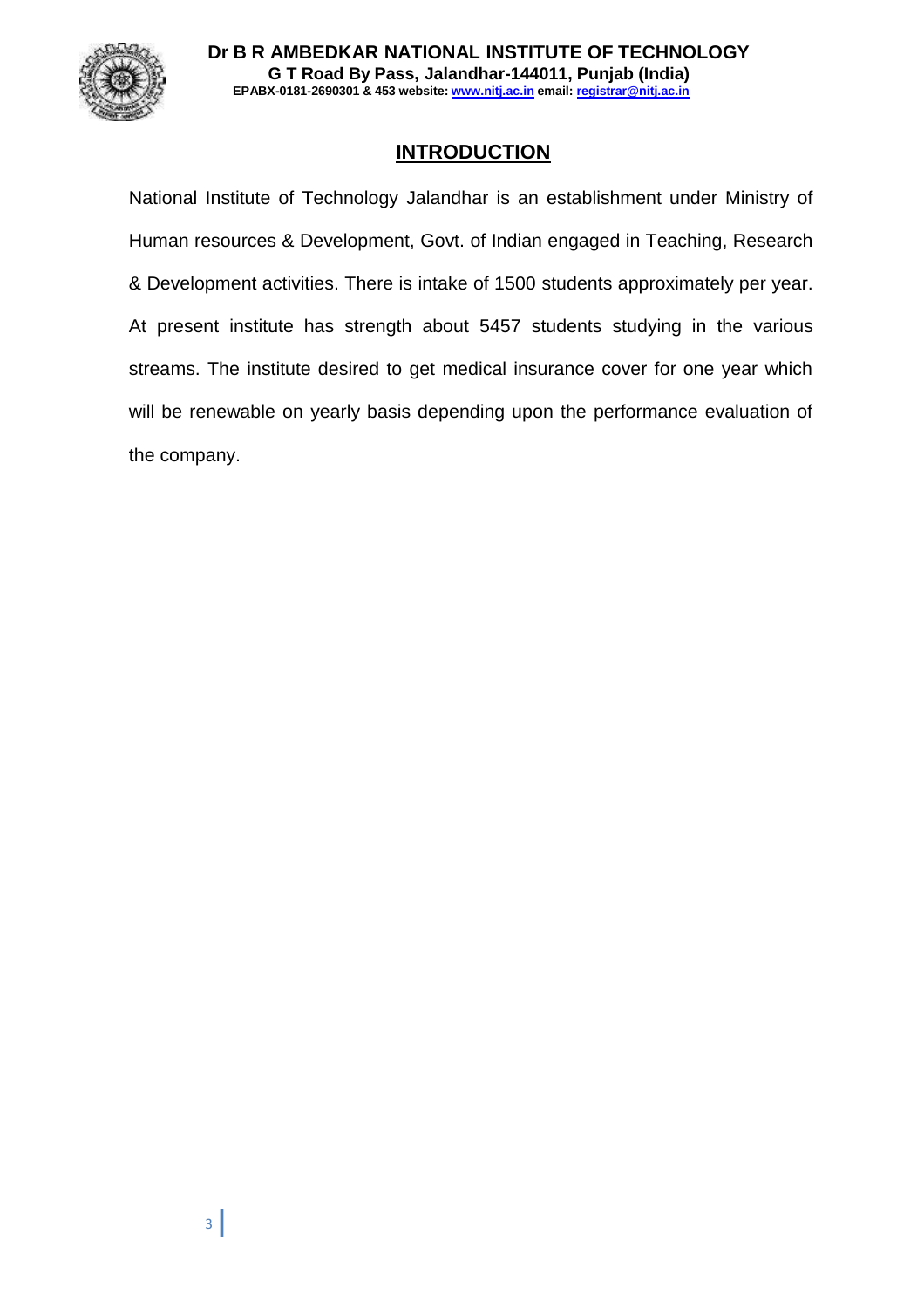

### **Annexure-I**

### **Ref. No. e-Tender Notice No. NITJ/PUR/Mediclaim/127/2021**

#### **Detail of Policy, Tender Fee & EMD are as under:**

| Sr. No. | <b>Name of the Services</b>    | Nos. of<br><b>Student</b> | <b>Tender Fee</b> | <b>EMD</b>  |
|---------|--------------------------------|---------------------------|-------------------|-------------|
|         | Providing<br>Cashless<br>οf    | 5457                      | Rs.500/-          | Rs.50,000/- |
|         | Mediclaim Insurance Policy for | (approxi                  |                   |             |
|         | the Students of NITJ - Yearly  | mately)                   |                   |             |
|         | <b>Basis</b>                   |                           |                   |             |

**Note: The number of required students may vary as per requirement.**

**\*Exemption of Tender fee & EMD will only be given to MSME/NSIC registered bidders.**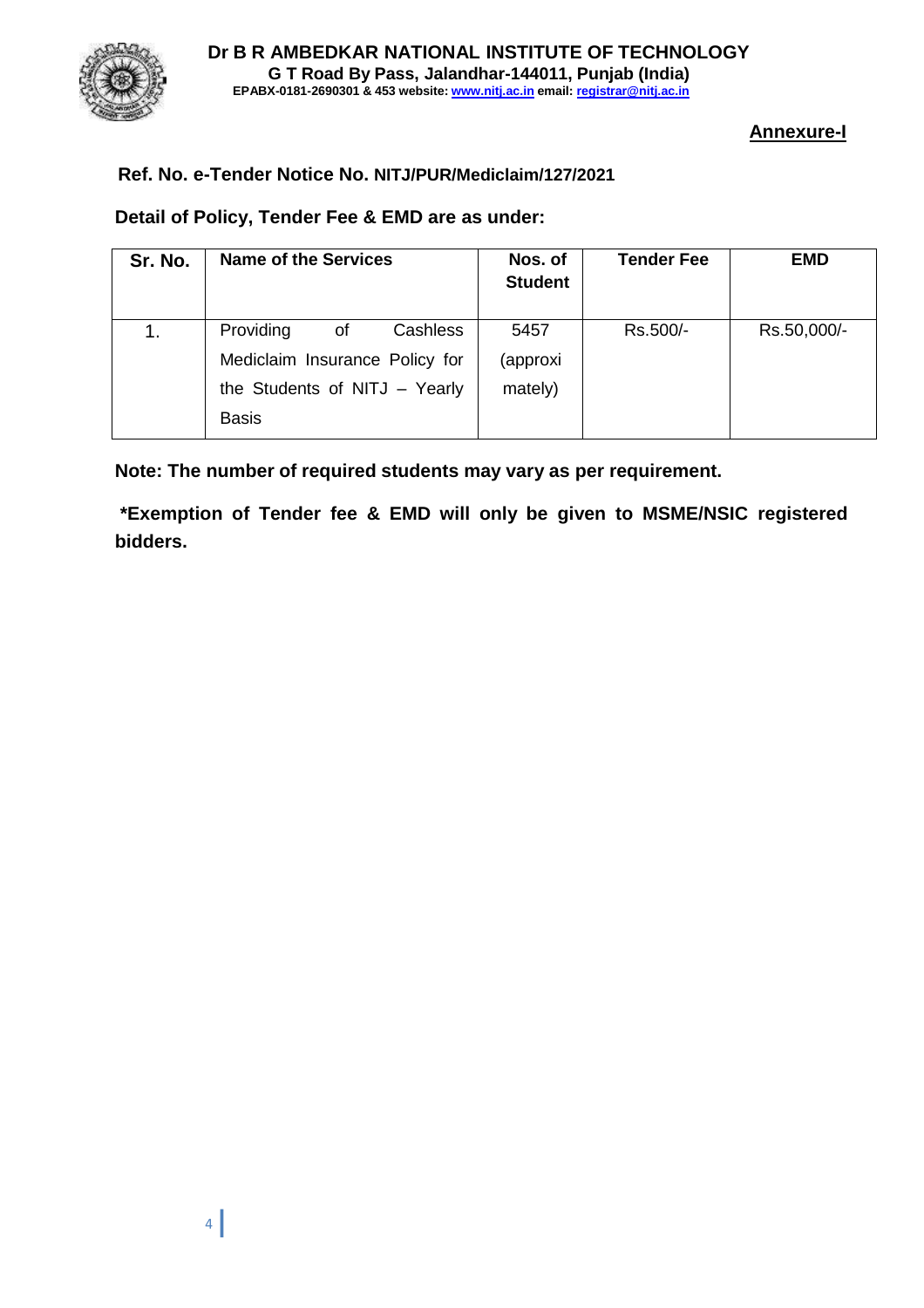

# **Important Note**

- 1. All corrigenda, addenda, amendments and clarifications regarding this tender document will be uploaded on the website [www.nitj.ac.in](http://www.nitj.ac.in/) and CPP Portal and not in the newspaper; Bidders shall keep themselves updated with all such developments.
- 2. In case, the last date of receipt/opening of bids falls on holiday, the bids shall be receipt/opened on the next working day at same time.
- 3. Tenderer who have downloaded the tender document form from the institute website, shall submit a declaration along with tender document that I/We have downloaded the Tender Form from the institute website [www.nitj.ac.in](http://www.nitj.ac.in/) and I/we have not tempered /modified the tender form in any manner. In case, if the same is found to be tempered/modified in any manner, I/we understand that my/our tender will be summarily rejected and I/we are liable to be banned from doing business with institute.
- **4. Tender fee of Rs.500/- (Non- refundable) in the form of DD in favour of Director, D R B R Ambedkar NIT, Jalandhar.**
- **5. EMD (refundable) in the form of DD in favour of Security- A/c, DR B R Ambedkar NIT, Jalandhar.**
- **6. Both EMD and Tender fee are be submitted as per dates mentioned in schedule, failing which e-bids will not considered.**
- ❖ **All the bidders are required to submit the Tender Fee and EMD as per requirement of tender document failing which bids received straightway rejected and bid will be treated invalid.**
- ❖ **Note: If the bidder inadvertently or otherwise upload the quoted rates in the technical bid, the bid will be straightway rejected and treated invalid.**
- ❖ **If the bidder is exempted for payment of Tender Fee and EMD as NSIC/MSME registered bidders, then bidder is required to submit NSIC/MSME exemption certificate for same. The Certificate must be valid as on last date of submission of bid.**
- ❖ **Tenderer must submit a scanned copy (duly signed and stamped) regarding terms & conditions as per our tender documents, specifications, bill of quantity as per required policy in the technical bid for examine the bid asper our institute tender documents. It is noted that no rate should be depicted in theletter head.**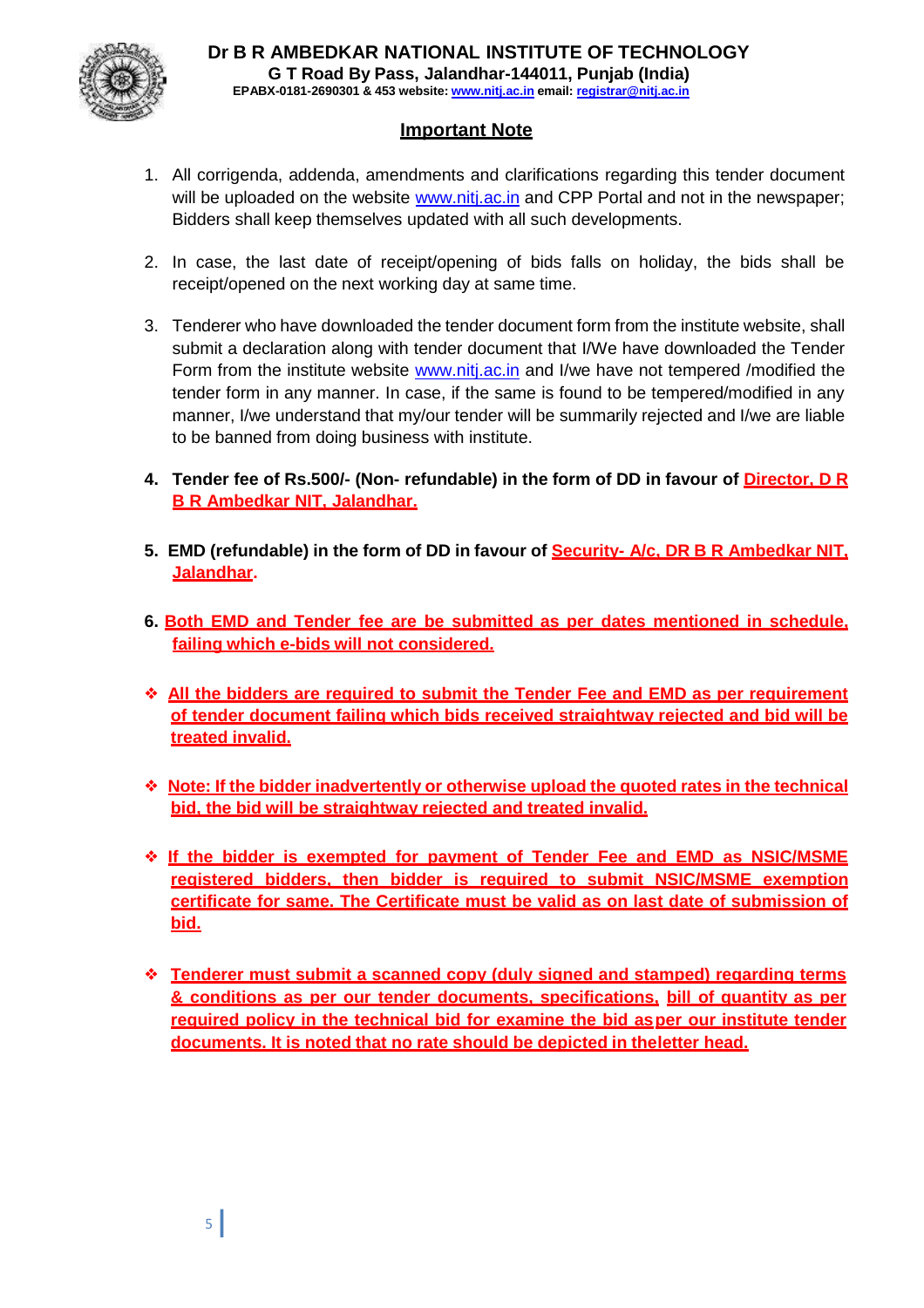

# **Instructions to Tenderers**

- 1. No tender will be accepted in physical form. The bidders shall have to submit their bids online in Electronic Format under Digital Signatures. For participation in the etendering process, the bidders need to register themselves on CPP Portal.
- 2. Bids are to be submitted online and opened online as per time given failing which no tender will be considered.
- 3. Bids will be opened online as per time given schedule.
- **4. Before submission of online bids, bidders must ensure that scanned copies of all the necessary/relevant documents have been uploaded with the bid which should be duly signed and stamped. The duly signed and stamped copies of Terms & Conditions of the tender and other documents of the Tender & Annexures must be uploaded,failing which their bids may be rejected.**
- 5. NIT JALANDHAR, will not be responsible for any delay in online submission of bids due to any reason whatsoever.
- **6. Bidders should also upload the scanned copies of Tender fees/EMD/Exemption Certificate as specified in the tender documents along with online technical documents. EMD in the form of a Demand Draft in favour of the Security – A/c, Dr B R Ambedkar NIT, payable at Jalandhar (refundable separate) and Tender Fee in the form of a Demand Draft in favour of the Director, Dr B R Ambedkar NIT, payable at Jalandhar (Non- refundable separate) should also be submitted in physical form to the following address as per scheduled time given for physical submission of EMD and Tender fee. The Envelope should be superscribed as EMD and Tender Fee for Tender for Supply of Klystron Power Supply and sent to following address:-**

**Kind Attention- Assistant Registrar (Purchase Section) Director, Dr B R Ambedkar National Institute of Technology, G T Road Amritsar By Pass, Jalandhar-144001, Punjab (India).**

- 7. The details of EMD specified in the tender document should be same as submitted online (scanned copies). Otherwise tender will be rejected summarily.
- 8. The conditional bids shall not be considered and will be out rightly rejected.
- 9. The Financial Bid through e-tendering process shall be opened of only those bidders, who will qualify in the technical bid and approved by the Committee/Technical Experts. The date, time & place of opening of the financial bid(s)will be intimated in due course of time.

#### **Read and Accepted.**

**(Signature & Stamp of Tenderer)**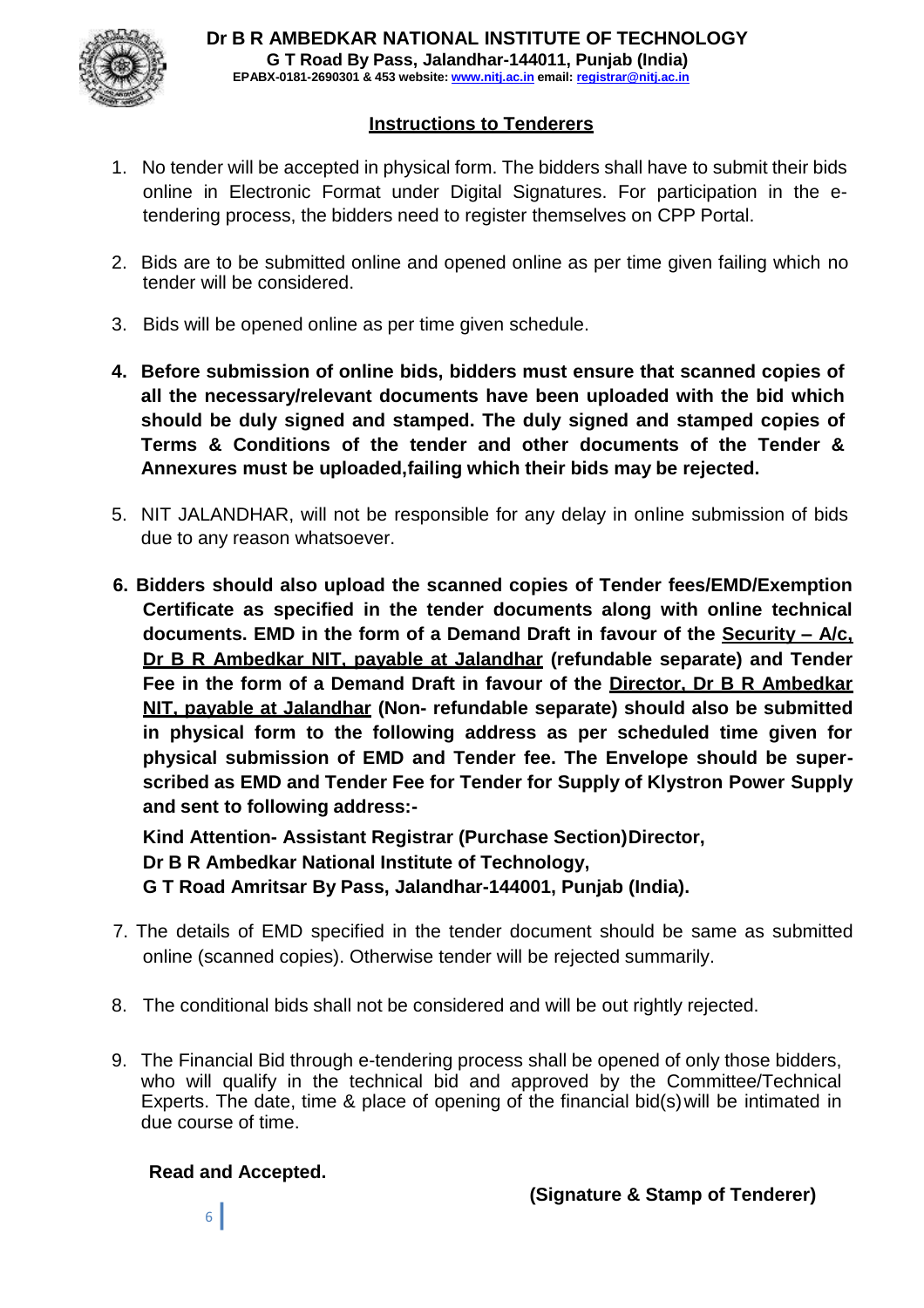

- 10. At any time prior to the deadline for submission of bid, the institute may, for any reason, whether at its own initiative or in response to a clarification requested by a prospective tenderer(s), modify the tender document by issuance of an amendment.
- 11. The amendment will be uploaded on Institute website and CPP Portal only. In order to provide reasonable time to prospective tenderer(s), for preparing their bid as per amendment, the institute may, at its discretion extend the deadline for the submission of tender.
- 12. The Institute is not liable to pay any interest on EMD. Earnest money deposit shall be forfeited, if the tenderer, withdraws its bid during the period of tender validity. Earnest money deposit of the successful tenderer shall be forfeited, if itrefuses or neglects to execute the contract or fails to furnish the required performancesecurity within the time frame as specified by the institute. The EMD(s) of other Bidder(s) whose offer are found according to required specifications/ lowest will be released after finalization of Technical Bids/ Lowest Bid/Policy.
- 13. The Director may accept a tender in part or whole of the quantity offered, reject any tender without assigning any reasons and may not accept the lowest bidder. Further in case of any doubt/dispute, the decision of the Director of the Institute shall be final.
- 14. The offer shall be kept valid for minimum 90 days excluding date of opening.
- 15. The tenderer should not have been debarred and/ or blacklisted by any Central Government/ or any State Government Department(s). This must be supported by an affidavit as per format given in **Annexure-"B"**.
- 16. If any information furnished by the bidder is, at any stage found to be incorrect/false/fabricated, the Institute shall have the absolute right to cancellation of contract, and in accordance with law, such other actions may be takenlike black-listing of the bidder etc.

# **Read and Accepted.**

**(Signature & Stamp of Tenderer)**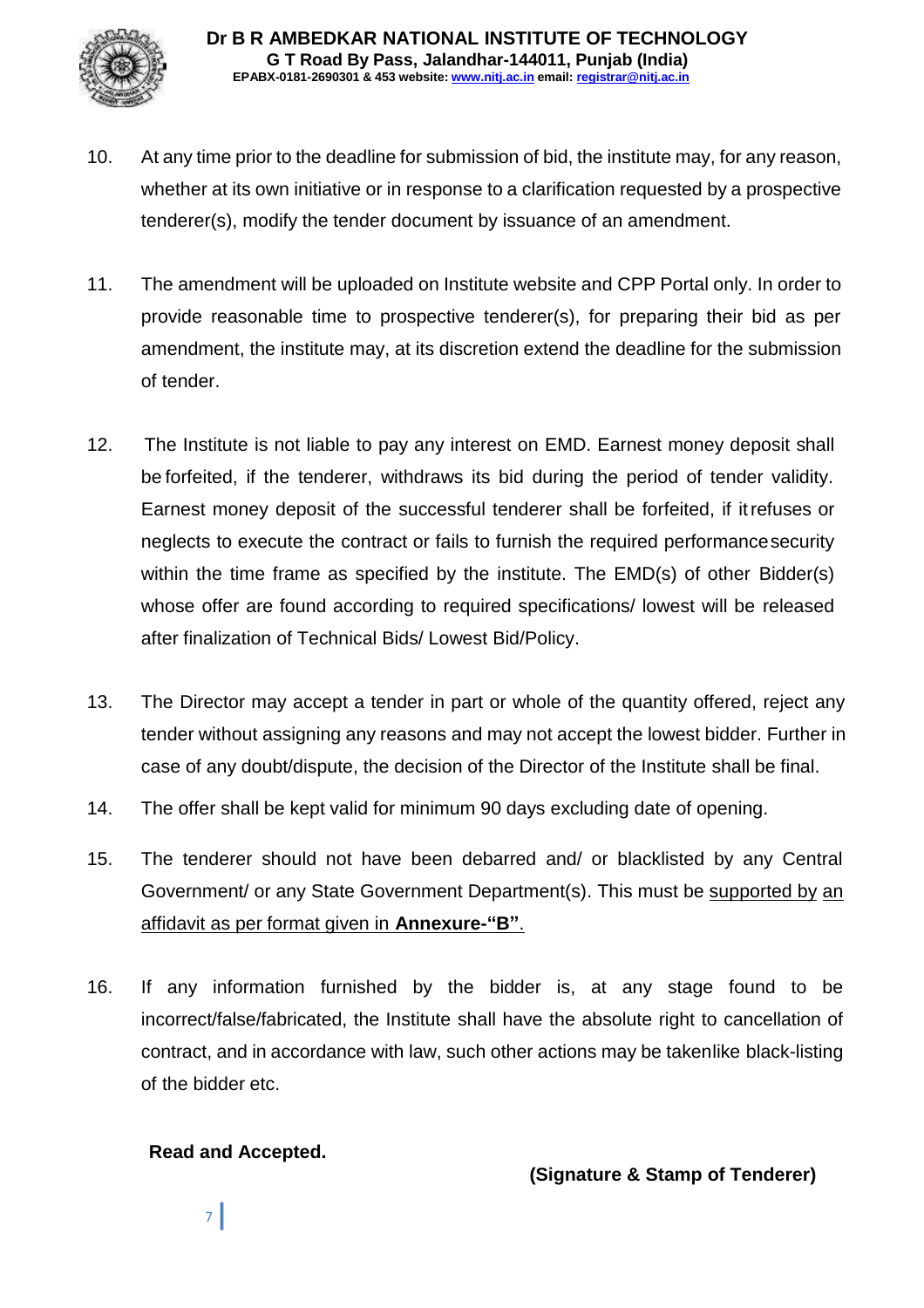

# **TENDER EVALUATION**

Institute will evaluate all the proposals to determine whether these are complete in all respects as specified in the tender document. Evaluation of the proposals shall bedone in two stages as:

## **(a) Part – I (Technical Evaluation):**

(i) Institute shall evaluate the technical bid(s) to determine the following like the bid qualifies the essential eligibility criteria or not , the tenderer has submitted the EMD & Tender fee or not, any computational errors have been made or not, all the documents have been properly filled or otherwise, all the documents have been submitted/ uploaded with technical bid or not, the specifications are as per requirement tender specifications or not, Authorization of Dealer / Distributor/ Exclusive Agent certificate from manufacturer is in order or not, Sales & service policy of equipment / item during warranty period and after warranty period will also be seen, location of their authorized service center will also be seen for evaluation etc.

After evaluation of technical bid(s), a list of the qualifying tenderer (s)/ bidder (s) shall be made. Short-listed tenderer(s) will be informed of the date, time and place of opening of financial bid(s) and they may attend or depute their authorized representative/s to attend the schedule of opening of financial bid(s) on the scheduled date and time, if they wish to do so. The representative(s) should have a letter of authority to attend the price bid(s) opening event.

# **PART – II (e-FINANCIAL BID):**

- **a)** Bidders should offer the rates as per the format of BOQ as available on CPP Portal**. Detailed bill of material/quantity is also to be provided along with the price breakup of each item as per requirement of the tendered specification of the policy in the online price bid at CPP Portal.**
- ❖ **Note: The quoted amount as filled in the Annexure(s) of online financial bid and detailed bill of material/quantity provided with price break up of each item in the online financial bid should be tallied and both must be same, otherwise bid will be treated invalid.**

#### **Read and Accepted.**

8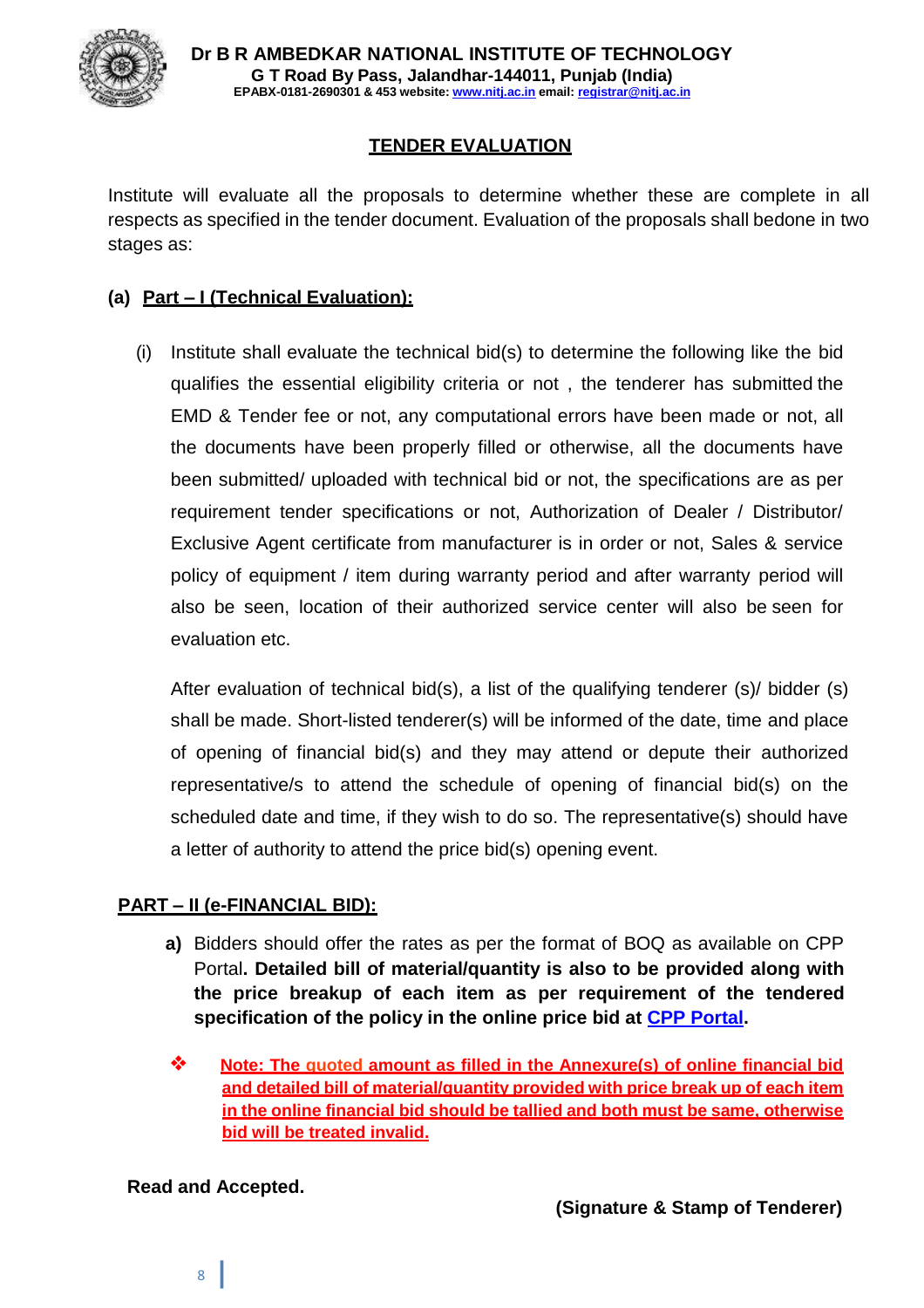

### **ARBITRATION:**

In case of any dispute or difference arising out in connection with the tender conditions/job order/Contract, the Institute and the Seller/Service Provider will address the dispute/difference for a mutual resolution and failing which, the matter shall be referred for arbitration to a sole Arbitrator to be appointed by the Institute.

The Arbitration shall be held in accordance with the provisions of the Arbitration and Conciliation Act, 1996 and the venue of arbitration shall be at Jalandhar only. The decision of the Arbitrator shall be final and binding on both the parties.

### **JURISDICTION:**

The courts at Jalandhar alone will have the jurisdiction to trial any matter, disputeor reference between parties arising out of this tender / contract. It is specifically agreed that no court outside and other than Jalandhar Court shall have jurisdiction in the matter.

**Read and Accepted.**

**(Signature & Stamp of Tenderer)**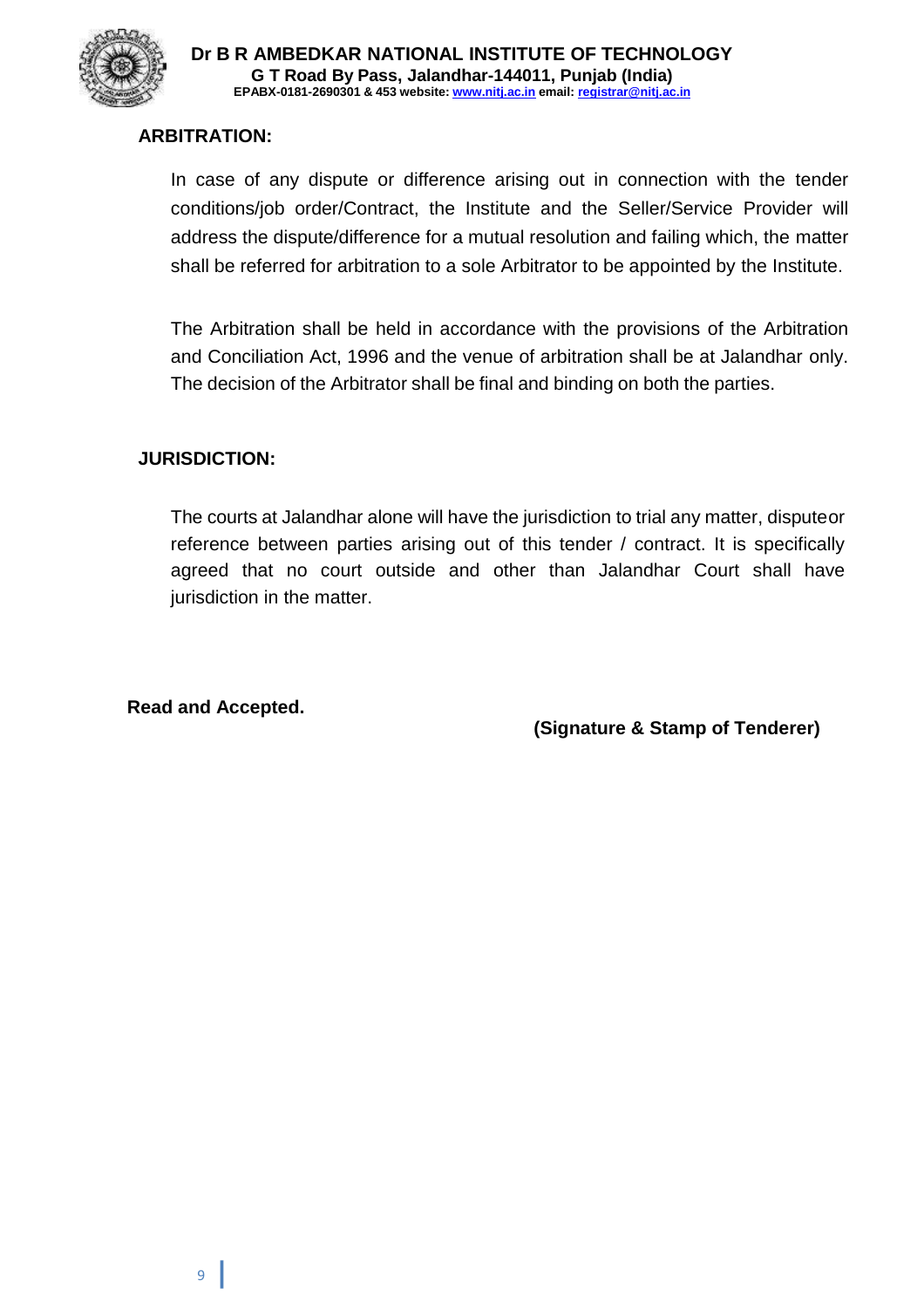

# **(TERMS AND CONDITIONS)**

- 1. Rate should be quoted F.O.R NIT Jalandhar and In INR only.
- 2. The institute being an Educational Institution, a special rebate/discount may be allowed.
- 3. GST or any other chargeable duty where applicable must be specifically mentioned, failing which no tax or duty will be allowed at subsequent stage.
- 4. Certificate to the effect is to be provided that the Prices quoted by you are lowest and is not more than the Price charged from other Educational Institutions/ R & D departments in India.
- 5. Rate shall be indicated both in words as well as in figures. If there is difference between amount quoted in words and figures, amount quoted in words shall prevail.
- 6. Every type of disease/ailment will be covered for assistance. The insurance company should cover all the day care treatments as notified by IRDA/MCI.
- 7. The policy will be applicable initially for one year which can be further extended upto two more years on yearly basis depending on satisfactory performance of the company.
- 8. The Insurance company has to provide cashless card to the insured students immediately after getting the contract.
- 9. Mediclaim cover should include pre-existing diseases, expenses/capping of room rent should be 2% per day of the total sum Insured in any of the network hospitals in India.
- 10. No waiting period and first year exclusion is to be waived off. Pre and post hospitalization medical expenses to be covered in the policy.
- 11. Soft copy of the health insurance cards must be provided to the institute by the company.
- 12. The aforesaid details of sum insured, scope of cover and details of benefit will have to be included the terms & conditions of the policy by the insurance company.
- 13. The award will be placed on the basis of above said risk coverage and lowest premium basis and terms and conditions as per **Annexure "A".**

#### **Read and Accepted. (Signature & Stamp of Tenderer)**

10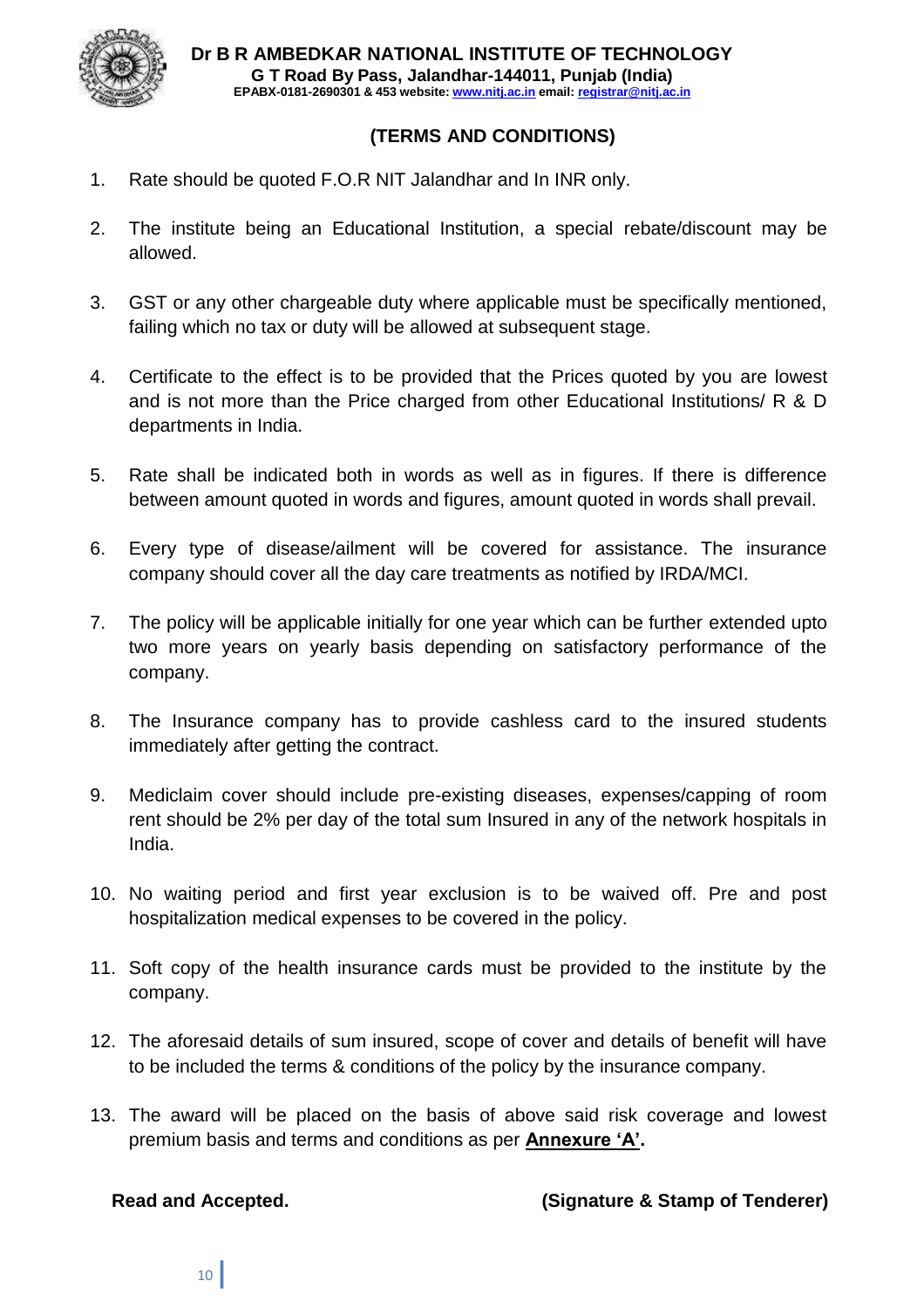

- 14. The above said sum insured is to be covered upto the age of 25 years for regular student of B. Tech and 32 years for Ph. D, M.Sc/M. Tech regular students. The Insurance Company has to provide Cashless Card to the insured students immediately after get medical insured. A TPA (Third party Administrator) is also required.
- 15. Payment of the policy shall be released as per standard insurance norms.
- 16. The Insurance Company will submit all details of claim settlement to the Institute and will also settle claims within 2 weeks failing which penalty @ 5% per week of the claim can be imposed by the Institute.
- 17. The medical treatment of the students must be done in the recognized hospital on cashless scheme and Insurance Company will settle the claim cases. A list of hospitals empanelled with Company on all India basis shall be provided. A TPA shall also be provided by Insurance Company.

**Read and Accepted. (Signature & Stamp of Tenderer)**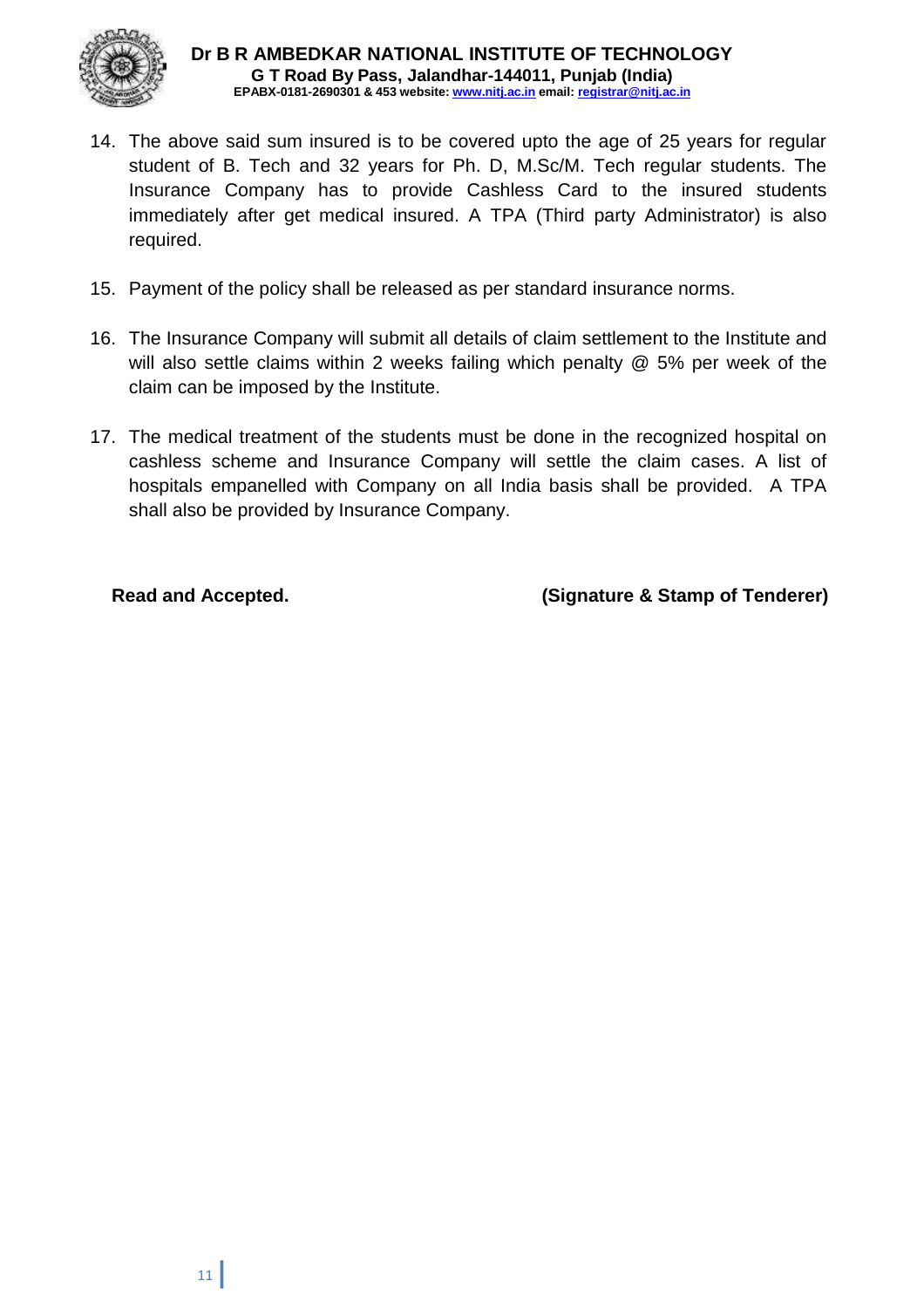

**Dr B R AMBEDKAR NATIONAL INSTITUTE OF TECHNOLOGY G T Road By Pass, Jalandhar-144011, Punjab (India) EPABX-0181-2690301 & 453 website: www.nitj.ac.in email: registrar@nitj.ac.in**

# **Acceptance**

| We                                                                                        | read and |  |               |  | accept the instructions to |  | the |  |
|-------------------------------------------------------------------------------------------|----------|--|---------------|--|----------------------------|--|-----|--|
| tenderer, terms & conditions and all other documents as mentioned in the tender and shall |          |  |               |  |                            |  |     |  |
| comply with them strictly.                                                                |          |  |               |  |                            |  |     |  |
| Name of Bidder                                                                            |          |  | Signature     |  |                            |  |     |  |
| Address                                                                                   |          |  | Seal of firm: |  |                            |  |     |  |

**\_\_\_\_\_\_\_\_\_\_\_\_\_\_\_\_\_\_\_\_\_\_\_\_\_\_\_\_\_\_\_\_\_\_\_\_\_\_\_\_\_\_\_\_\_** Date:

 $\frac{1}{\sqrt{2}}$  ,  $\frac{1}{\sqrt{2}}$  ,  $\frac{1}{\sqrt{2}}$  ,  $\frac{1}{\sqrt{2}}$  ,  $\frac{1}{\sqrt{2}}$  ,  $\frac{1}{\sqrt{2}}$  ,  $\frac{1}{\sqrt{2}}$  ,  $\frac{1}{\sqrt{2}}$  ,  $\frac{1}{\sqrt{2}}$  ,  $\frac{1}{\sqrt{2}}$  ,  $\frac{1}{\sqrt{2}}$  ,  $\frac{1}{\sqrt{2}}$  ,  $\frac{1}{\sqrt{2}}$  ,  $\frac{1}{\sqrt{2}}$  ,  $\frac{1}{\sqrt{2}}$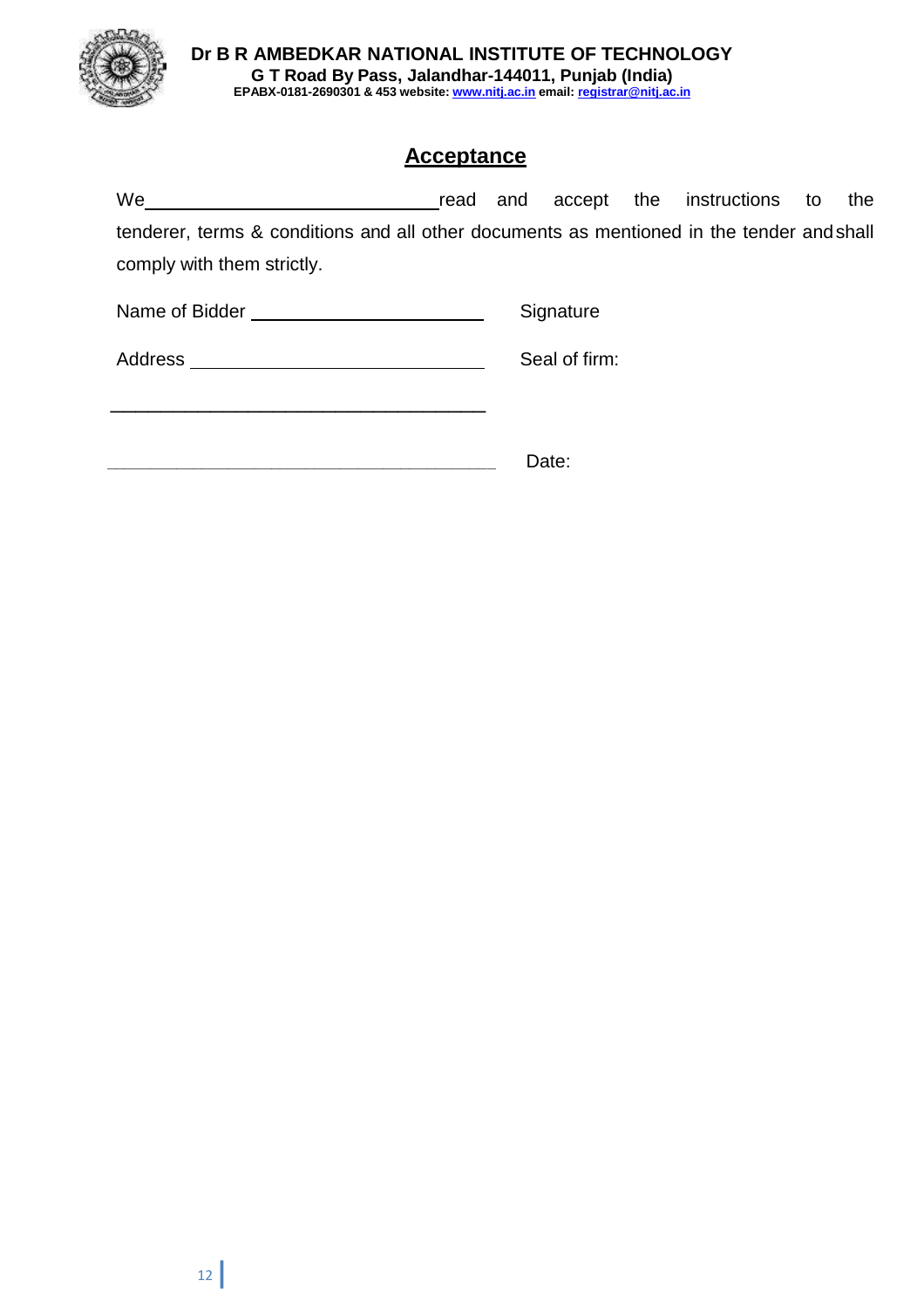

# **Annexure-A**

**Following Terms and Conditions may be Carefully Studied and Complied before Submitting Bids - For providing Mediclaim Insurance Policy (Cashless/ Reimbursement basis)**

- 1. Name & complete address of the Insurance Company.
- 2. Person In-charge (Official):-

| 3. Local address of the Insurance Company:- |
|---------------------------------------------|
|                                             |
|                                             |
|                                             |
|                                             |
|                                             |

- 5. The policy will be purchased for one year for the regular students of NIT Jalandhar and it will be renewable on yearly basis depending upon the performance evaluation of the company.
- 6. No change in the terms & conditions of the insurance policy is acceptable once it is decided and are required to be accepted during the operation/tenure of the policy.
- 7. Scope of Coverage will be 24 Hrs, 365 days, all over India. List of the hospitals available on cashless be attached.
- 8. The detail of Cashless Mediclaim Insurance Policy:-
	- Rs. 2 Lacs in the event of **accidenta**l death of the parents/guardian
	- Rs. 2 Lacs as the coverage for the student fees in the event of **accidental** death of earning parent/guardian.
	- Rs. 2 lacs for the family of the student in case of his/her **accidental** death or in capacitation/permanent disability.
	- Rs. 1 Lac Mediclaim insurance cover for students.

# **Read and Accepted.**

# **(Signature & Stamp of Tenderer)**

13